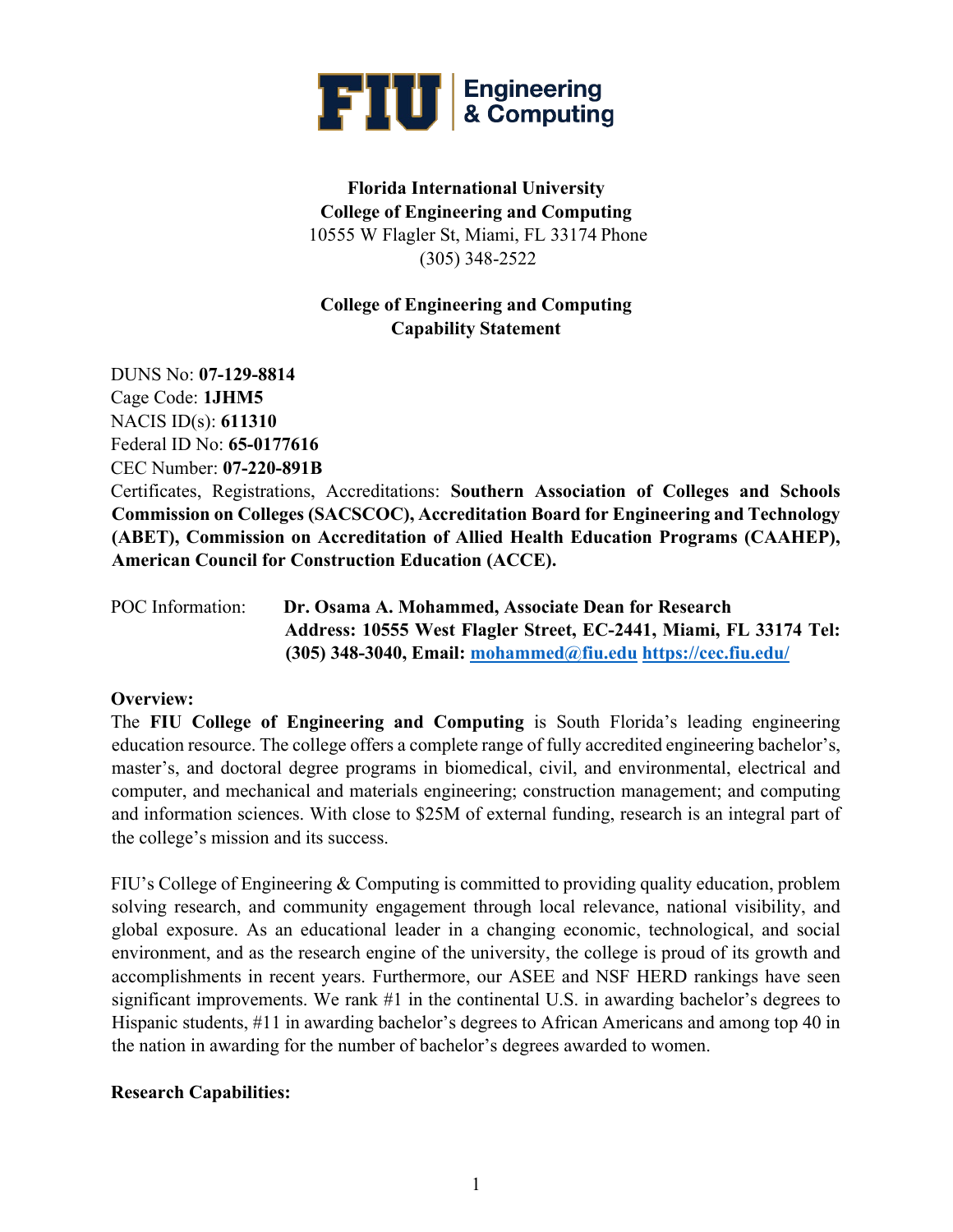**Cybersecurity:** Wireless Network Encryption, Cloud Computing, Security of Critical Infrastructure Networks, Security of Wearables, Internet of Things, Mobile Malware, Mobile Authentication, Social Media Validation, Fraud and Malware Detection in Social Networks, Cryptocurrencies, Smart Home Security.

**Robotics, Automation and Manufacturing:** Robotic inspection, sampling and surveying, Robotics technology for waste site operations, Mechatronic design of robotic and automation systems, Biomedical use of robotics, Development of modular architectures, 3D printing, packaging, High-precision quality fabrication, Bulk metallic glass manufacturing and characterization.

**Materials and Nanofabrication**: Bio and Chemical Sensors, Computational Analysis, Computational Fluid Dynamics, Device and Sensor Fabrication, Electronic Materials and Ceramics, Failure Analysis Research, Materials Characterization and Process Development, Nanostructured Materials, Nanostructure Synthesis, Novel Materials for Reconfigurable Materials Plasmonics, Thermal, Fluid, Energy Studies.

**Energy, Power and Sustainability:** Make Solar Energy Economical, Access to Clean Water, Design and Develop Clean, Efficient, Reliable, Sustainable and Safe Energy Solutions, Energy Storage, Solid and Hazardous Waste Management, Environmental and Water Resources Management, Green and Sustainable Engineering Solutions.

**Artificial Intelligence and Big Data:** New Machine Learning and Language Processing, Design of Intelligent Virtual Agents, Social Media Analytics, Volume/Velocity/Variety Studies, Machine Learning Algorithms, System and Cloud Analytics, Business Intelligence and Analytics.

**Telecommunications and the Wireless Revolution:** 5G and Beyond, Antenna Design, Augmented Connectivity, Computational Electromagnetics, Internet of Things, Millimeter Waves and TeraHertz, Novel Materials for Sensing and Communication, Reconfigurable Devices and Systems, RF and Wireless Communications, RFID Tags, RF Materials and Packaging, Secure Cyberspace, Secure and High Data Rate Communications, Sensors and Sensing for Medical Applications, Tetherless Communications, Wearable and Textile Antennas.

**Resilience and Infrastructure:** Structural & Wind Engineering Against Extreme Events, Structural and Corrosion Engineering, Concrete Technology, Construction Technology, Simulation & Modeling, Safety Vibration, Impact, Reliability, Load Distribution, and Fatigue Damage Analyses.

#### **Research Facilities:**

We offer state-of-the-art shared research facilities and recharge centers that provide access to high end instruments, cutting edge technologies, and services. Our facilities enhance and expand the collaborative capabilities of our research community.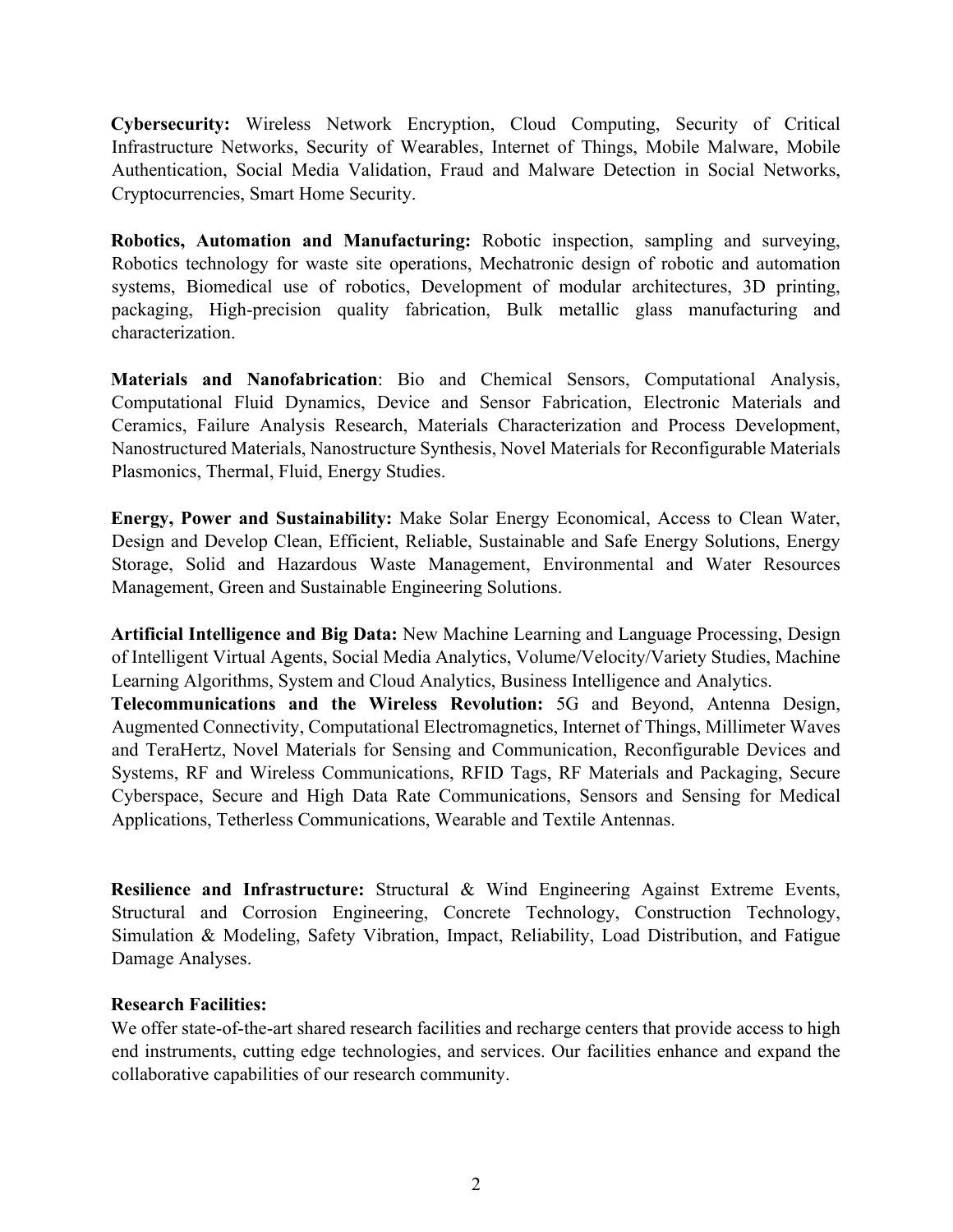**FIU Smart Grid Testbed:** The FIU Smart Grid testbed includes a uniquely flexible and adaptable distribution system facility, for emulating a real-time AC distribution system capable of providing scenarios with online reconfigurable switches as well as multiple connected microgrids. This hardware-based laboratory implements a testbed power system smart grid and is composed of all needed hardware layers, Power, Communication, and Cyber Security. All layers are implementing the idea of a futuristic smart grid system. The testbed implements many of the industrial and commercial communication and control issues and can be operated physically on location, remotely and/or from a cloud interface. This FIU Smart Grid facility consists of three individual sections: 1) Smart renewable energy generation and integration, 2) Smart automation, control, and protection, and 3) Intelligent PV and Solar Integration with the legacy systems and new installations.

The Smart Grid Testbed was developed and implemented as an integrated hardware-based AC/DC Hybrid distribution system. This system is capable of producing power in AC form and DC form as well as storage with a total capacity of 120kW.

The AC part of the hardware setup involves 4 AC synchronous generating stations. Each generating station has 5 different types of motor drives acting as 5 different prime movers with different ratings to enable the implementation of various generation control strategies and operation scenarios. All generators are synchronized automatically and equipped with AVR. The various prime movers can also be utilized as wind energy emulators.

There are more than 15 various scales of feeder lines (pi-model) and cable hardware modules capable of carrying up to 25 amps per phase. There are 14 bus models to perform switching actions and collect measurements.

There are several measurements and Ethernet-based data acquisition units (DAQs) are capturing the real-time data in 12 kHz of sampling rate for more than 300 points in more than 27 feeders for individual voltages and currents. We have a wide variety of National Instrument (NI) DAQS to be suitable for different applications. Recently the system was extended by adding a 4 slot USB chassis and three modules.

There are three DC microgrids interfaced to the AC systems through bi-directional voltage source inverters. The first microgrid involves a Wind energy conversion system (WECS) emulator. Several Programmable DC power supplies are used to emulate the exact characteristics of solar and fuel cells, individually and combined. The second microgrid consists of supercapacitors, a Lithium battery system, and PV emulators to supply power for ramp rate loads. The third microgrid includes EV emulators with a central aggregator for EV parking operation. The networked microgrids is operated under advanced distributed or data-driven based controllers. Cloud computing, edge computing, and Digital Twin technologies are also applied with real-time measurements and a large amount of data.

The testbed also uses commercial equipment used in industry. This includes SEL industrial-level PMU and PDC devices as well as a synchronized vector processor to measure the power system parameters synchronized with a GPS clock whose antenna is installed on the building roof. ABB and SEL relaying systems with modern industry protocols (OPCUA, DNP3, IEC61850, etc.).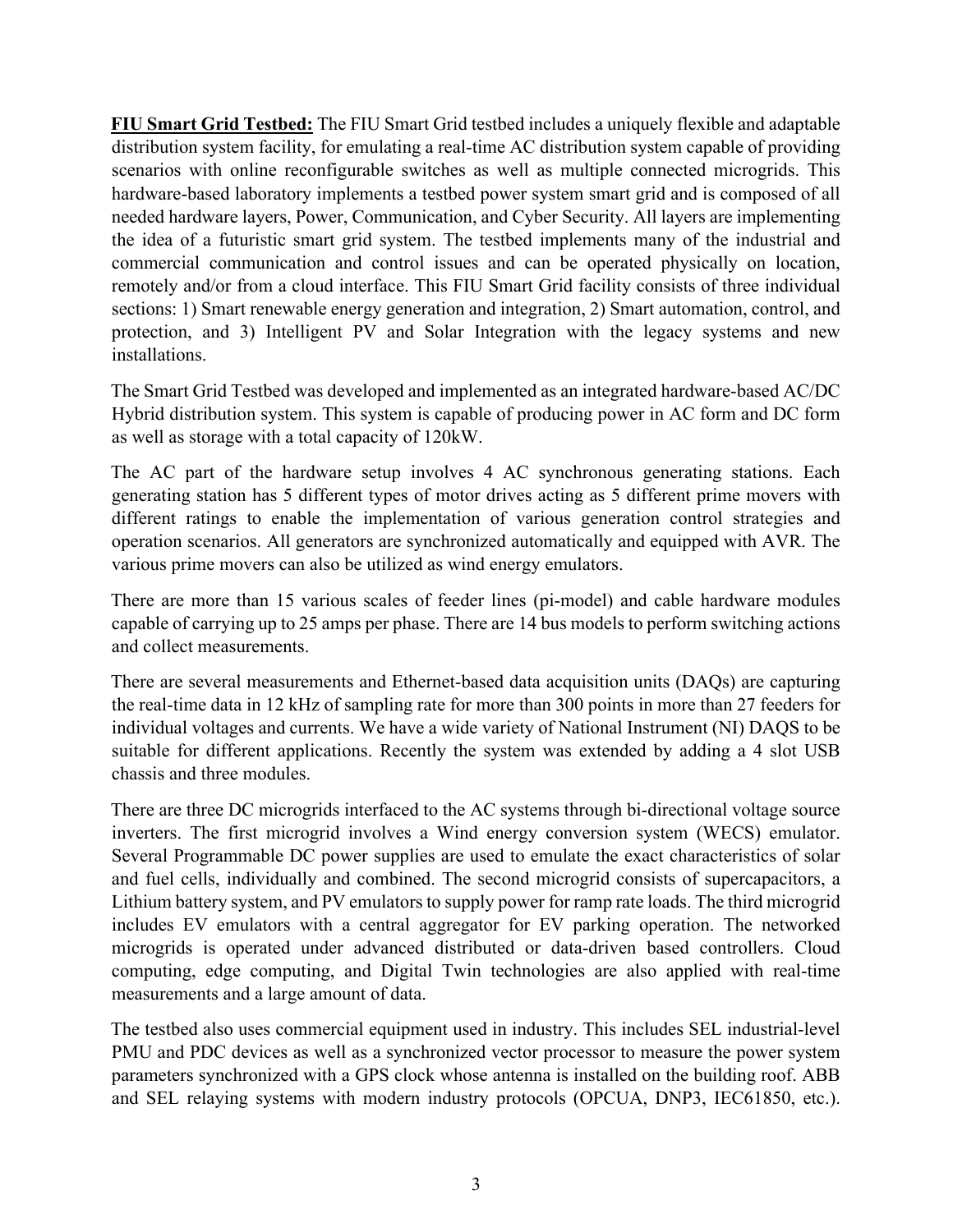There are different types of protection relays to achieve the complete protection of the testbed such as motor protection relays, line protection relays, generator protection relays, etc. In addition, there are a substation automation and control devices COM600 and COM600R.COM600 provides gateway functions for mapping signals between protection and control IEDs in industrial or utility substations and higher-level systems. It further includes an optional HMI that provides data and information from the substation to the users. This also can be used for efficient substation visualization, monitoring, and control.

The communication layer at the FIU testbed is based on the Data Distribution Service (DDS) middleware. The Data Distribution service is a standard for data-centric communication middleware from the object management group (OMG). The DDS is data-centric middleware which helps to maintain the focus on the algorithm and control development rather than concerned with the communication and data delivery issues. The utilization of RTPS as a wire transfer protocol ensures interoperability between different vendors. For flexible integration with different application DDS provides standard application programming interface API for supporting Python, C, C++, Java and .NET. The DDS also supports Java message service (JMS) middleware allowing sending messages between clients.

The cyber-physical system is realized by Cyber Hardware-in-the-Loop setup with Realtime simulator OPAL-RT 4610, the controllers or the multi-agent system run in embedded devices FPGA, Raspberry PI, Arduino, STM, etc. and the physical communication network or emulated network in Ns3, GNS3. Various cyber-attack scenarios and solutions of attack mitigation in protection and control system are demonstrated. The developed SCADA system via Labview and COM600 HMI is used to monitor and remotely control whole system in the testbed.

**Cyber-Physical Systems Security Lab (CSL):** In CSL, the primary focus is work on research problems at the intersection of the cybersecurity and networking fields with an emphasis on their practical and applied aspects. We design, build, and analyze novel real-world systems, algorithms, and tools. The ultimate goal of our efforts in the CSL is to make today's and tomorrow's digital infrastructure and our lives more secure against malicious activities.

Moreover, the software capabilities for the include: proficiency with several simulation tools (ns3, ns-2, custom event-driven simulators such as GTNetS, OPNET), proficiency with Python, Python's packet capturing libraries (e.g., Scapy), parser generators (e.g., Pyparsing), Weka and Matlab for data analysis (including various toolboxes: statistics, signal processing), experience writing custom parsers (in C and Python) to parse binary pcap files as well as binary files generated from Ubertooth packet sniffer that were created during various experiments, and experience with embedded system programming using sensors.

**FIU RFCOM Facilities and Equipment:** The RFCOM Lab at Florida International University is devoted to world-class electromagnetic research in scattering, antennas, propagation, RF system, sensors, and sensing, wireless, signal processing, sensor fusion, THz, and photonics research. FIU RFCOM Lab is comprised of 12 faculty members. Our faculty, research scientists, and students are involved in all aspects of electromagnetic and RF technologies, including: Antennas, Bionanotechnology and nano-imprinting, Bio-Optics, Computational methods and design,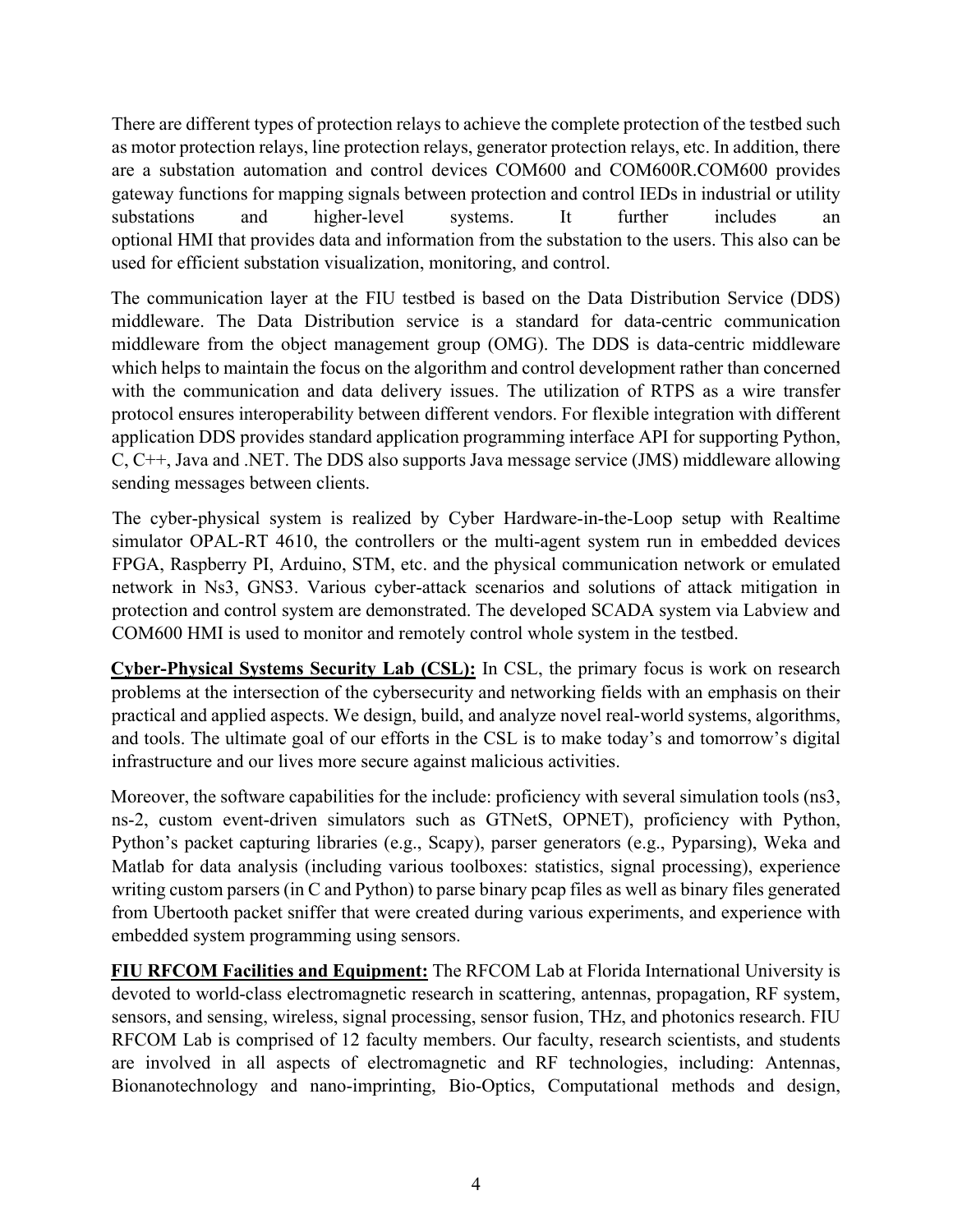Electromagnetic compatibility and interference, Radars, Measurements Techniques, Device modeling, Multi-physics engineering, Packaging and interconnect design, Photonics, Propagation, Radar imaging, Remote sensing, RF integrated circuits (RFICs) and systems, RF materials & characterization, Sensor fusion, Neurosensing, Signal processing, THz communications, Flexible and Wearable electronics, RF energy harvesting, and Textile electronics.

The RFCOM Lab has an extensive array of RF equipment. More than 5 network analyzer systems are available and operate from 10 MHz to 115GHz. Materials measurement capability is also available either using commercial analyzers or in-house fixtures for broadband and higher frequency characterization. An indoor anechoic chamber to support research in antennas, remote sensing, photonics, RF integrated circuits, and wireless systems planning. The RFCOM Lab at FIU also contains wide variety of measurement and test equipment for implementing 5G communication systems and beamforming systems. This lab also has a probe station for measuring devices at mm-wave. It is equipped with the latest state-of-the-art MIMO test equipment from Keysight technologies capable of supporting bandwidths up to 6GHz and analyzed using the SYSTEMVUE software. In addition, there are also major activities in medical sensors, RFIDs, terahertz, and textile electronics as well as ink-printing, 3D printing and microwave etching facilities. There is also access to commercially available software: HSPICE, ADS, CADENCE, HFSS, FEKO, CST, XFDTD etc.

In addition, the FIU RFCOM lab contains wide variety of measurement and test equipment's for implementing 5G communication system and beamforming systems. This lab also has a mmWave probe station for measuring communication systems at mmWave. It is equipped with the latest state-of-the-art MIMO test equipment from Keysight technologies capable of supporting bandwidths up to 6GHz and analyzed using the SYSTEMVUE software. **List of Typical equipment in RFCOM** 

- LPFK ProtoLaser for high density circuit fabrication
- LPFK ProtoMat S103 for RF circuit fabrication
- N5225A PNA Microwave Network Analyzer, 50 GHz
- E4421B ESG-A RF Analog Signal Generator N5181A MXG RF Analog Signal Generator (100M-6GHz)
- E5061B network analyzer 5Hz-3GHz
- E5071C Network Analyzer 20GHz
- HP 8510, network analyzer systems
- Portable N9923A FieldFox RF Vector network analyzer
- StarLab Near-Zone Anechoic Chamber 18 GHz
- Anechoic Chamber: ETS-Lindgren's Model AMS-8050: 650 MHz to 18 GHz operation
- Film Printing/Prototyping: Fujifilm DMP-2831
- The LPKF ProtoMat S103 Circuit board plotter for producing PCB prototypes
- MAKERBOT 3D Printer Z18 3D PRINTER
- N52222A with operation up to 110 GHz
- VDI Tx/Rx extenders up to 110GHz for mmWave systems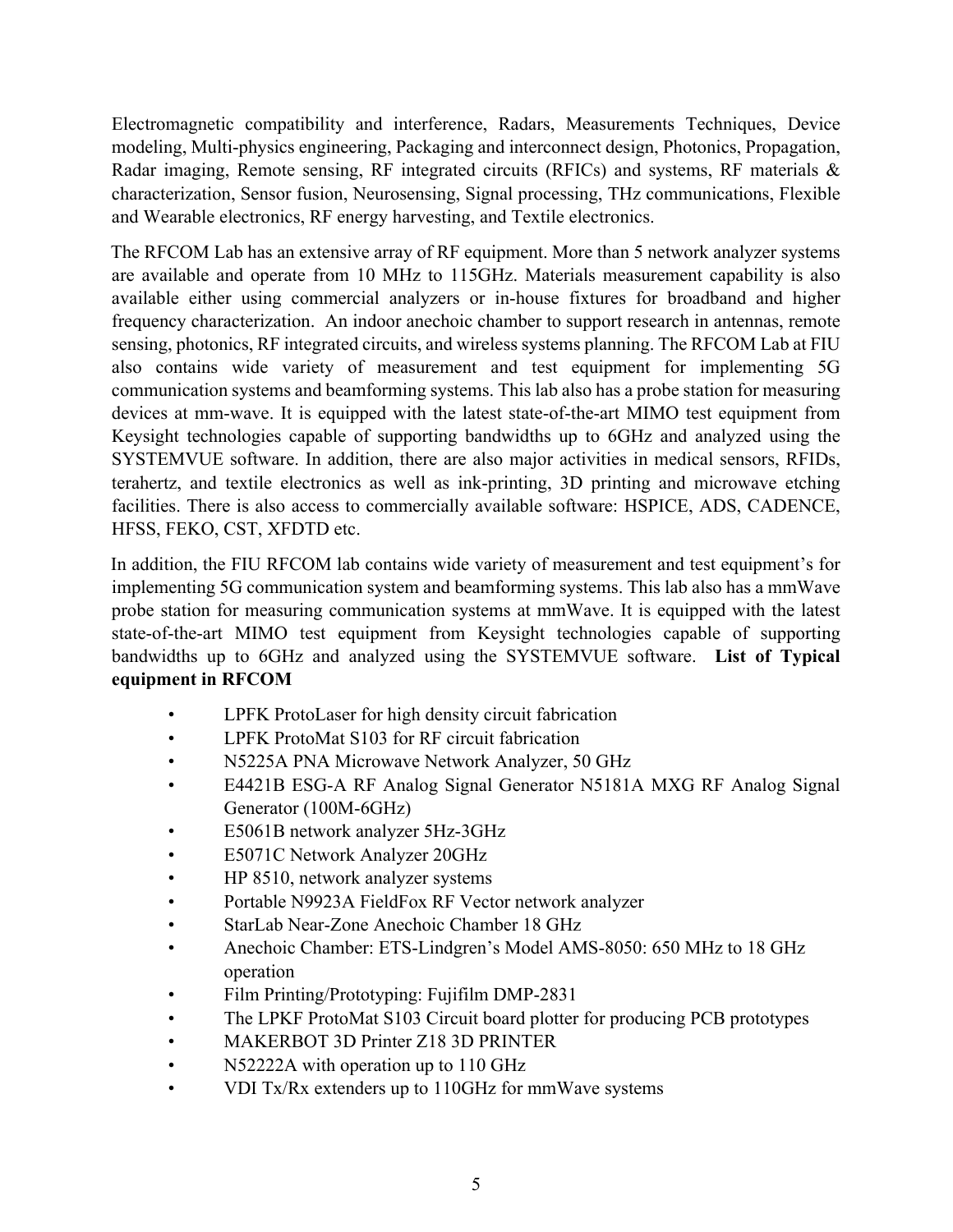• 33622A Waveform generator – Dual channel 120 MHz

### **Applied Research Center (ARC) laboratories at FIU Engineering Center**

**Cyberspace Technology Testing and Training Center (CT3C):** FIU's Applied Research Center (ARC) is supporting the Department of Defense (DOD) - Test Resource Management Center (TRMC) in its mission to plan, assess and test cyberspace technology development, acquisition, fielding, and sustainment of defense systems for the Major Range and Test Facility Base (MRTFB). CT3C performs cyberspace technology research, testing and training of workforce through a multi-disciplinary STEM program at FIU. ARC has established the lab in its facility with state-of-the-art servers, security tools and network infrastructure to simulate, monitor and provide response to real life security threats. CT3C optimizes resource allocation, monitoring and provisioning for proactive threat prevention to mitigate network and infrastructure risks. CT3C performs testing and evaluation of cyberspace technologies, Malware Monitoring & Analysis, Machine Learning, Cyber Analytics & Visualization.

**Artificial Intelligence (AI) and Big Data Lab:** FIU's Applied Research Center (ARC) has built Artificial Intelligence and Big data hub to support challenging research tasks in the area of structural health monitoring of the nuclear infrastructure for the Department of Energy (DOE) – Environmental Management. AI lab infrastructure consists of GPU and CPU servers to analyze large size sensor and imagery datasets using deep learning and machine learning algorithms.

**Malware Forensics Lab:** FIU's Applied Research Center's Malware Forensics lab consists of server to Host variety of penetration testing, malware forensics and Ethical hacking tools to perform various cyber security tasks. Malware lab also has the infrastructure to develop custom malwares used for the cyber test technology, test, and evaluation (T&E).

**Advanced Material Engineering Research Institute (AMERI):** AMERI provides analytical instrumentation, materials characterization and micro/nano process and device development laboratories to support faculty and industry in the development and characterization of new materials over the continuum from the nanoscale to bulk materials. The AMERI specializes in the realization of high-tech solutions to solve advanced technological problems for research, product development, and analysis. Combining customer specific needs and input with advanced analytic tools, design, fabrication, and testing. The AMERI offers a multi-faceted approach to achieve needed results.

**Wall of Wind (WOW):** The NHERI WOW EF is powered by a combined 12-fan system capable of repeatable testing in up to 157 mph wind speeds through its flow management system. The unique advantage of the NHERI WOW EF is multi-scale (full-scale to 1:400) and high Reynolds number simulation of the effects of wind and wind-driven rain. This is accomplished using the twelve fans and a water spray system. In addition, the 16,000 sqft. fenced-off secure area enables researchers to plan and perform destructive tests for up to Category 5 Hurricane wind speeds.

Past Performance: From life-saving enhancements in healthcare technologies to innovations in space exploration, advancements in communications to groundbreaking inventions in biomedical engineering and artificial intelligence, FIU engineers are on the cutting-edge, progressively